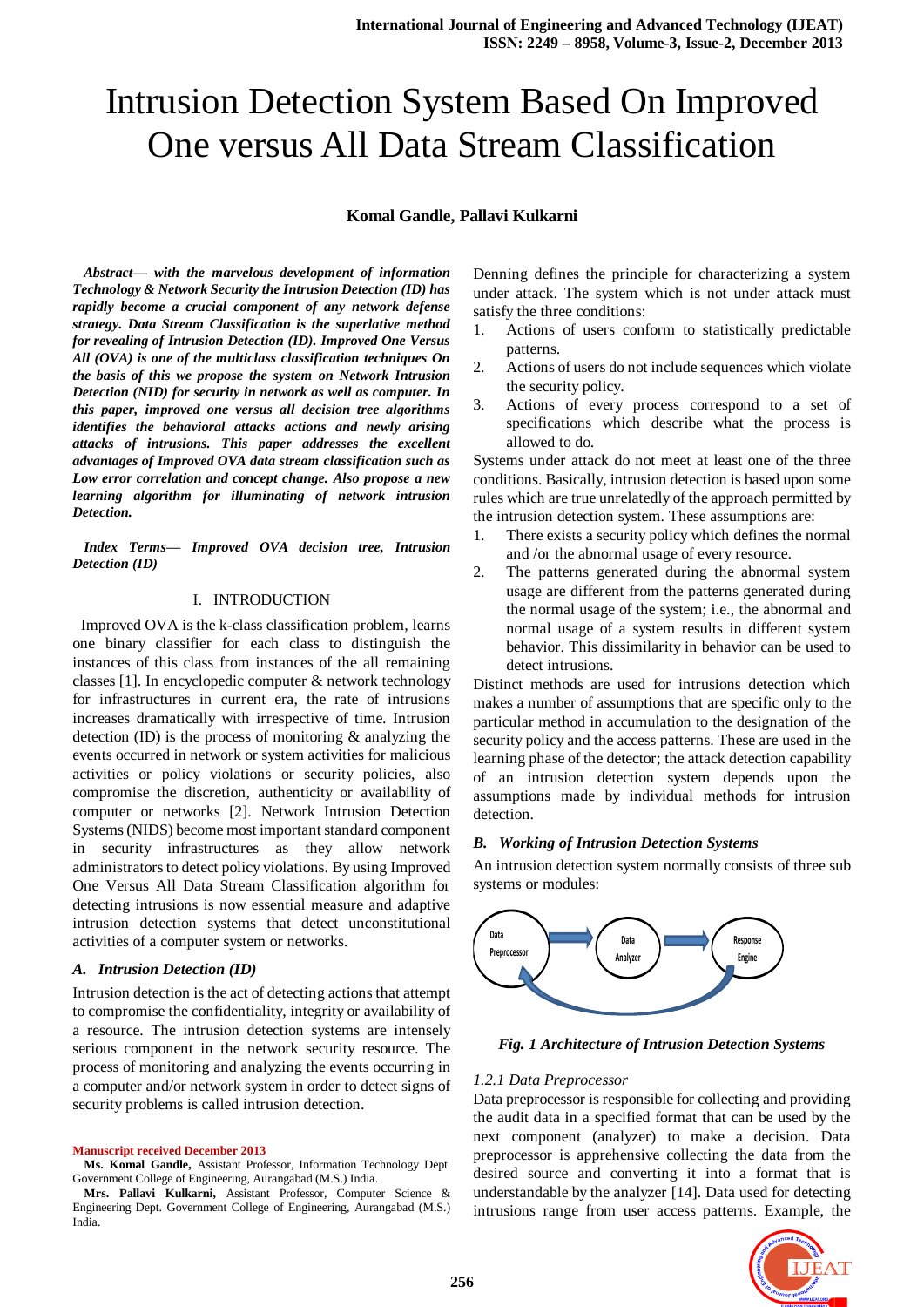sequence of commands issued at the terminal and the resources requested to network packet level features such as the source and destination IP addresses type of packets and rate of occurrence of packets to application and system level behavior such as the sequence of system calls generated by a process. This data is referred as the audit patterns.

# *1.2.2 Intrusion Detector or Analyzer*

The analyzer or the intrusion detector is the fundamental component which analyzes the audit patterns to detect attacks. This is an acute component and one of the most examined. There are numerous pattern matching, machine learning, data mining and statistical techniques used as intrusion detectors. The capability of the analyzer to detect an attack frequently determines the strength of the overall system [14].

# *1.2.3 Response Engine*

The response engine deals with the reaction mechanism and determines how to respond when the analyzer detects an attack. The system may decide either to raise an alert without taking any action against the source or may decide to block the source for a predefined period of time. Such an action depends upon the predefined security policy of the network system.

IDS was first taken by James P. Anderson in 1980[7], and later in 1986, Dr. Dorothy Denning projected several models for IDS based on statistics, Markov chains, time-series, etc. Inconsistency based intrusion detection using data mining algorithms like decision tree (DT), Associative Rules, naïve Bayesian Classifier (NB), Pure feed – forward Neural Network (NN), support vector machine (SVM), k-nearest neighbors (KNN), fuzzy logic model, and genetic algorithm have been used widely, because it deals with interesting features deals with the terms of solution quality, speed, adaptability and Extensive computational results will be presented and compared to the latest evolutionary IDS[7].

# *C. Consistency Based ID*

Commercially available IDS having a wide range of data fusion and correlation capabilities and they are Signature based performs pattern harmonizing techniques which match consistency in an attack pattern or signature with known attack patterns in the database. It requires definite rule set or signature can grow very fast. Signature-based attacks can only catch attacks that are known and for which signatures have been created to pretend attacks to avoid false negative (FN). The minor variation in an attack is enough to defeat a signature; it yields very low false positives (FP) [2]. The only solution is immeasurable number of rules, which lost performance of the system and increases complexity and hence THAT ARE NO LONGER ADEQUATE TO CONFLICT WITH NEW ATTACKS ACTIONS.

# *D. Inconsistency Based ID*

Inconsistency based IDS forms models of normal behavior and automatically detects uncharacteristic behaviors. Anomaly detection techniques identify new types of intrusions, but the catch the rate of false positives (FP)[2]. Actually an intrusion attack catches the rate of false negatives (FN). The main issue relates with anomaly based ID system is to classic threshold level to deal with the attack actions. Anomaly based ID systems are computational more expensive because they deal with the rate of keeping the track of or required more updates and preserved several system information. Improved OVA Classification algorithms for anomaly based IDS include an intelligent agent in the system that can recognized identified and unidentified attacks or interruptions. An anomaly based intrusion detection system that employed naïve Bayesian network to perform intrusion detecting on traffic bursts [7]. Classification based on anomaly detection using inductive rules to describe the sequences occurring in normal data [8]. The Fuzzy Intrusion Recognition Engine (FIRE) using fuzzy logic that process the network input data and generate fuzzy sets for every observed feature and then the fuzzy sets are used to define fuzzy rules to detect individual attacks [9]. FIRE creates and applies fuzzy rules to the audit data to classify it as normal or anomalous. In another paper the anomalous network traffic detection with self-organizing maps using DNS and HTTP services for network based IDS that the neurons are trained with normal network traffic then real time network data is fed to the trained neurons [10], if the distance of the incoming network traffic is more than a preset threshold then it raises an alarm.

# *E. Intrusion detection System*

Intrusion detection schemes (IDS) gather and analyze information from a variety of schemes. According to the monitored system the source of input information can be on host or network or host and network. Thus IDS can be host-based or network based schemes. Host-based IDS located in servers to examine the internal interfaces and network-based IDS monitor the network traffics for detecting interruptions.

Network-based IDS performs packet classification, real-time network traffic analysis, watches active services and server, and tries to discover as well as report to possibly stop network level attacks [3]. The major advantage of NIDS are attacks information from different subnet can be correlated which lead to attack can be stopped early systems movement, auditing system configuration, assessing the data files, recognizing known attacks identifying strange activities. NIDS have issues like Encrypted data cannot be read and Annoyances to normal traffic if for some reason normal traffic is dropped. In the current IDS also deals with some issues like low-slung detection accuracy, unbalanced detection rates for different types of attacks, and high false positives.

# *F. Improved OVA classifier*

For a k-class classification problem, OVA learn one binary classifier for each class to distinguish instances of this class from instances of the remaining (k-1) classes. To classify an instance, the k binary classifiers are run and one that earnings the highest confidence is chosen. OVA is accurate in component classifiers are well adjusted. In OVA, a false negative is more unsuccessful than a false positive [1]. Because a false negative result in a 1/n probability of correct prediction, while for a false positive, this probability is 1/2. Accordingly, to weight each instance so that the component classifiers are more prepared to say "yes" and have reported that weighted OVA can overtake unweight OVA. Then classifiers' outputs are combined. Low error correlation lead

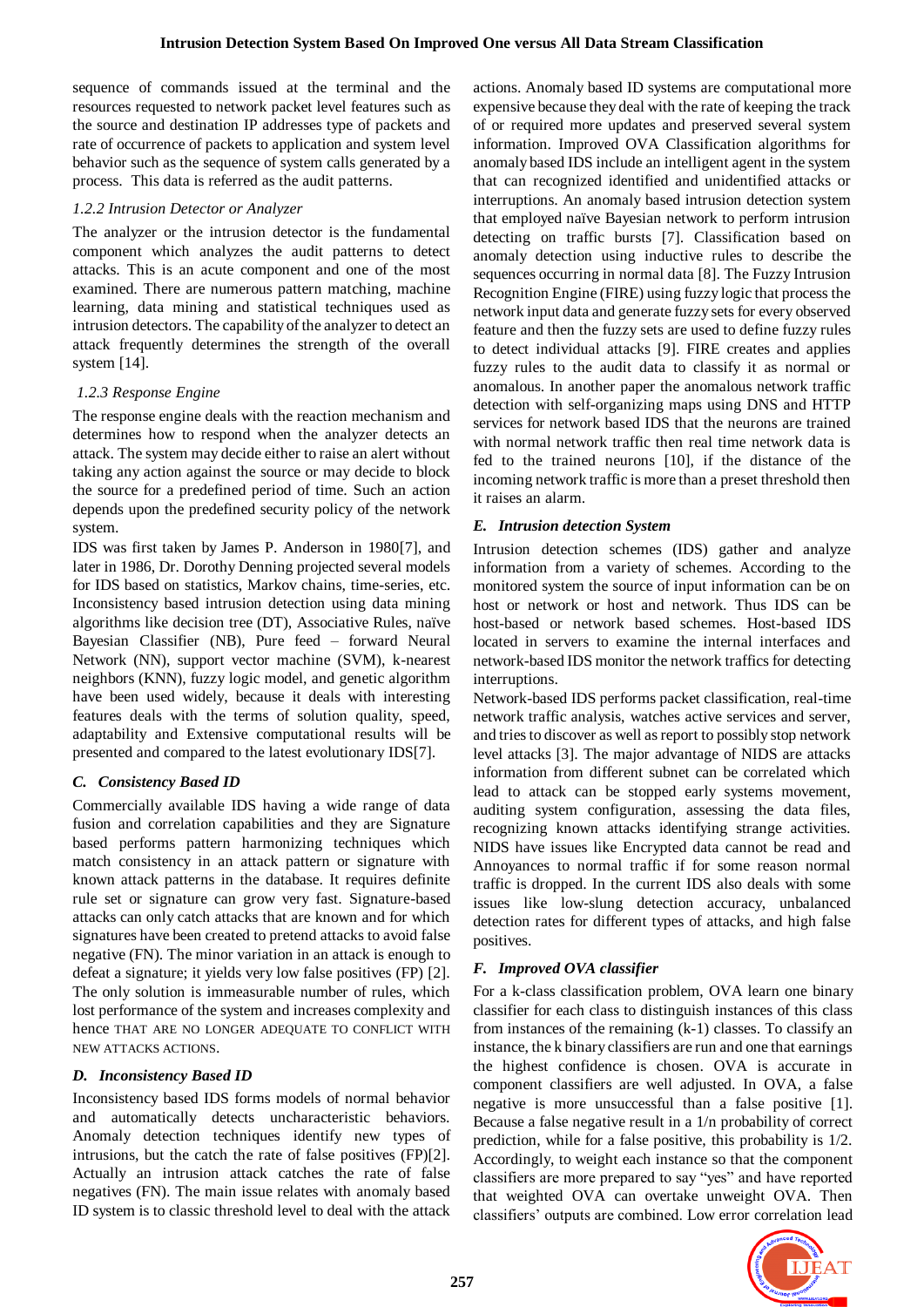to high diversity among the component classifiers and hence archives the more accuracy in classification and Handling data streams is a difficult task due to the variations in the data and the frequent occurrences of concept change.



**Fig 1: OVA is decomposed into k- class classification problem to k binary classification problem**

Features of Improved OVA classifier

- By well training data sets reduces the updating cost
- More accuracy in class distribution as compared with previous standard methods
- Very efficient in deal with concept change
- High diversity gives more accuracy.

# II. PROPOSED IMPROVED OVA LEARNING ALGORITHM

# *A. Decision Tree*

The decision tree (DT) is very flexible data mining algorithm which is widely used for decision-making, classification problems and regression problems. The real time applications like medical diagnosis, radar signal classification, weather prediction, credit approval, and fraud detection etc. DT can be constructed from enormous volume of dataset with numerous attributes; the key feature is the tree size is independent of the dataset size[4]. A decision tree devises three main components: nodes, leaves, and edges. Each node is labeled with a one attribute versus all attributes data is to be partitioned. Each node has a number of edges, which are labeled rendering to possible values of the attribute. An edge connects either two nodes or a node and a leaf. Leaves are labeled with a decision value for categorization of the data. To make a decision using a decision Tree, start at the root node and follow the tree down the branches until a leaf node representing the class is reached. Each node of decision tree represents a rule set, which categorizes data according to the attributes of dataset. The DT algorithms initially build the tree and then ensure effective classification [5]. By pruning technique, used to reduce the overall size of the tree. The time and space complexity of a decision tree depends on the size of the data set, the number of attributes in the data set, and the shape of the resulting tree. Decision trees are used to classify data with common attributes. The ID3 algorithm constructs decision tree by using information theory, which choose splitting attributes from a data set with the highest information gain [6]. The amount of information associated with an attribute value is associated to the probability of occurrence. The IFN method is empirically to produce more compact and stable models than the "meta-learner" techniques, though preserving a reasonable level of predictive accuracy and stability [15]. Entropy concept is used to calculate information gain, (here to measure the amount of randomness from a data set).

The objective of decision tree classification is to iteratively partition the given data set into subsets where all elements in each final subset belong to the same class.

Probabilities  $L_1, L_2, \ldots, L_s$  for different classes in the data set. Entropy  $(L_1, L_2, \ldots, L_s) = \sum_{i=1}^s L_i \log(1/L_i)$  given a dataset, A, *H (A)* finds the amount of entropy in class based subsets of the dataset. When that subset is split into s new subsets  $S = \{AI, \}$ *A2… As}* using some attribute, we have to look at the entropy of those subsets again itself. A subset of dataset is completely ordered and does not need any further split if all instances in it belong to the same class. The information gain of a split is calculated by ID3algorithm and chooses the split which provides maximum information gain.

$$
Gain (A, S) = H(A) - \sum_{i=1}^{g} p(Ai)H(Ai)
$$

The C4.5 algorithm [13], which is the upgraded version of ID3 algorithm uses highest *Gain* (Classification and Regression Trees) is a process of generating a binary tree for decision making [5]. CAR Handles missing data and contains a pruning strategy. The SPRINT (Scalable Parallelizable Induction of Decision Trees) algorithm uses an impurity function called *gini* index to find the best split [12]. *gini*  $(D) = 1-\sum p_i^2$ 

Where, *pj* is the probability of class *Cj* in data set *D*. The goodness of a split of *D* into subsets *D1* and *D2*is defined by  $gint_{\text{snfit}}(D) = n1/n(\text{gini}(D1)) + n2/n(\text{gini}(D2))$ 

#### *B. Proposed Learning Algorithm*

In a given dataset, first the algorithm initializes the weights for each instance of dataset;  $W_i = 1/n$ , where *n* is the number of total examples in dataset and calculate the prior probability *P(Cj)* for each class by summing the weights that how repeatedly each class occurs in the dataset. Also for each attribute, *Ai*, the number of occurrences of each attribute value *Aij* can be counted by summing the weights to determine *P(Aij)*. Correspondingly, the conditional probabilities *P(Aij | Cj)* are expected for all values of attributes by summing the weights how repeatedly each attribute value occurs in the class *Cj*. Then algorithm uses these probabilities to update the weights for each example in the dataset. It is achieved by multiplying the probabilities of the different attribute values from the examples.

Suppose the example *ei* has independent attribute values {*Ai1, Ai2,…,Aip*}. *P(Aik | Cj)*, for each class *Cj* and attribute *Aik.* We then estimate  $P(ei \mid Ci)$  by  $P(ei \mid Ci) = P(Ci)$ *Πk=1→p P(Aij | Cj)* To update the weight, we can estimate the probability of *ei* in each class *Cj*. Probability *P(Cj | ei)* is found for each class. Now the weight of the example is updated with the highest next probability for that example.

Finally, the algorithm calculates the information gain by using updated weights and builds a tree for decision making [6]. Following describes the main procedure of algorithms:

Algorithm: Tree Construction

Input: dataset D

Output: decision tree T

Procedure:

1. Initialize all the weights in D,  $Wi=1/n$ , where n is the total number of the examples.

2. Calculate the prior probabilities P(Cj) for each class Cj In D  $P(Cj) = \frac{\sum_{i} w_i}{\sum_{i=1}^{n} w_i}$ 

3. Calculate the conditional probabilities P (Aij | Cj) for each attribute values in D.